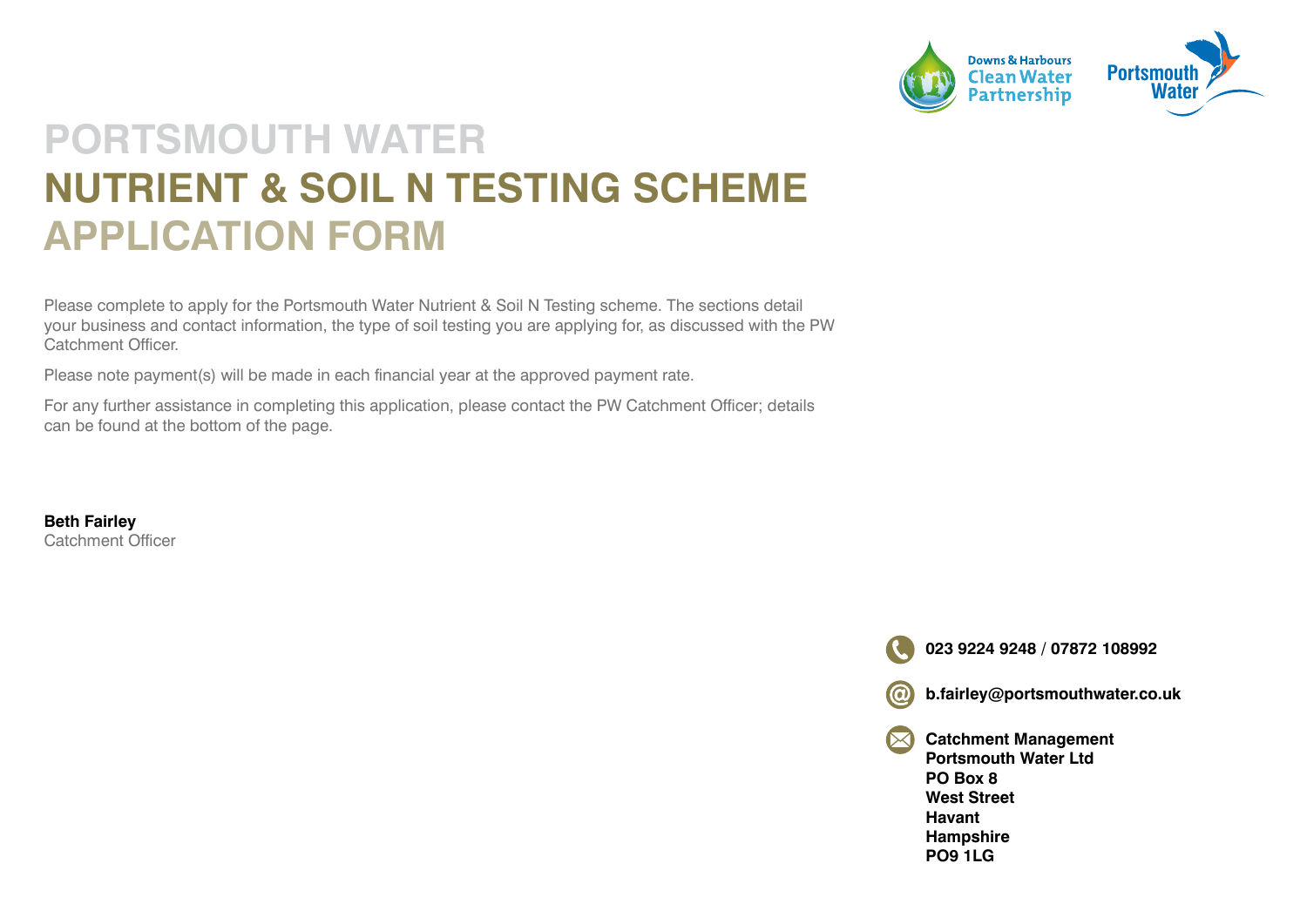## **SECTION 1 HOLDING/BUSINESS DETAILS**

APPLICANT'S NAME:

BUSINESS NAME:

BUSINESS ADDRESS:

POSTCODE:

CONTACT NUMBER:

ALTERNATIVE CONTACT NUMBER:

EMAIL ADDRESS:

COUNTY PARISH HOLDING (CPH) NUMBER:

Any data provided will be processed in accordance with the Data Protection Act 2018.

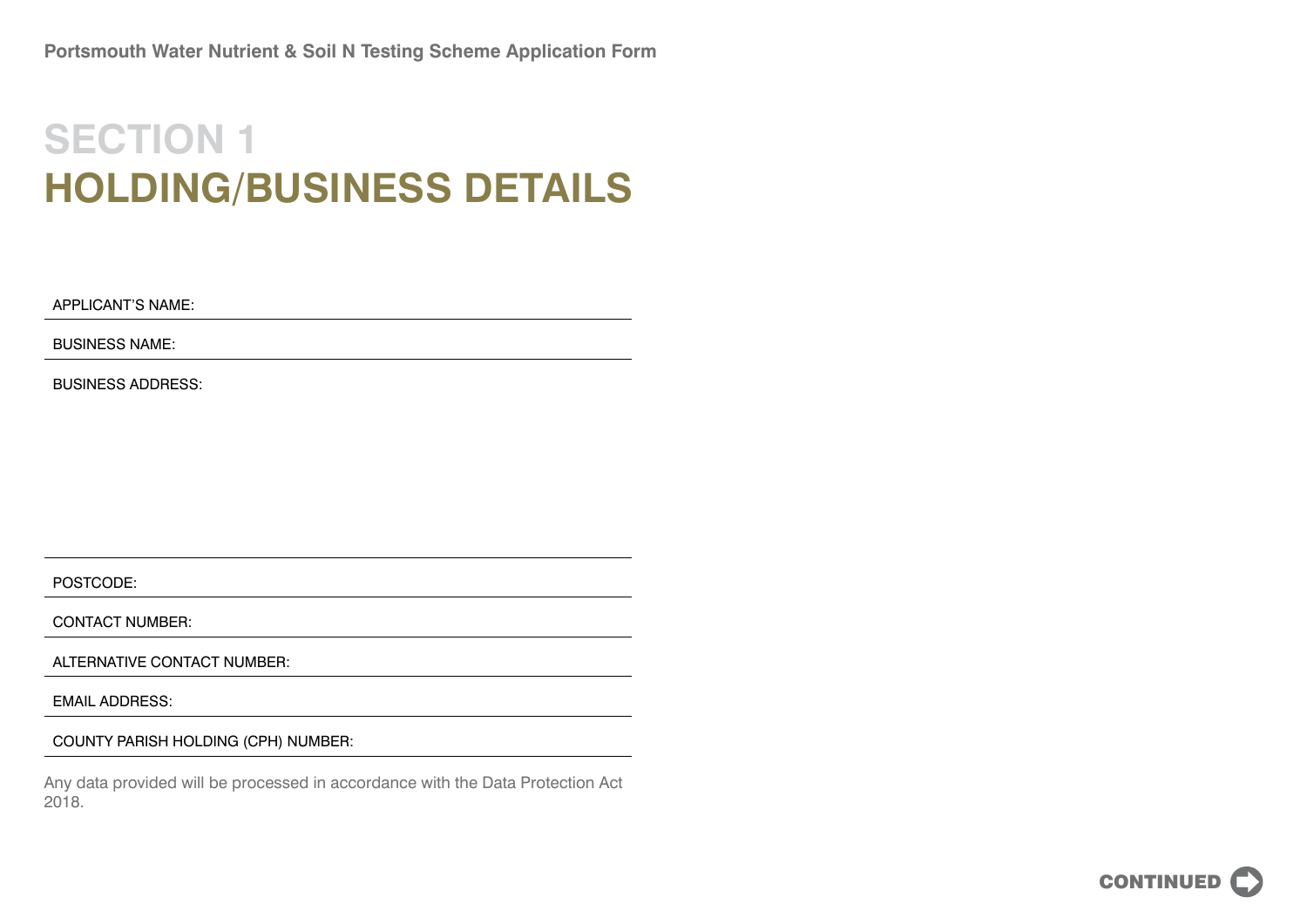# **SECTION 2 OPTIONS**

| <b>MEASURE NUMBER AND DESCRIPTION</b> |                                        | <b>PAYMENT RATE</b>  | AREA (HA) | DETAILS* | <b>TOTAL COST (£)</b> |
|---------------------------------------|----------------------------------------|----------------------|-----------|----------|-----------------------|
|                                       | 1 Soil N testing and specialist advice | 100% of agreed total |           |          |                       |
|                                       | 2 Organic manure N testing & analysis  | 100% of agreed total |           |          |                       |
|                                       | 3 Nutrient Management Plan             | 100% of agreed total |           |          |                       |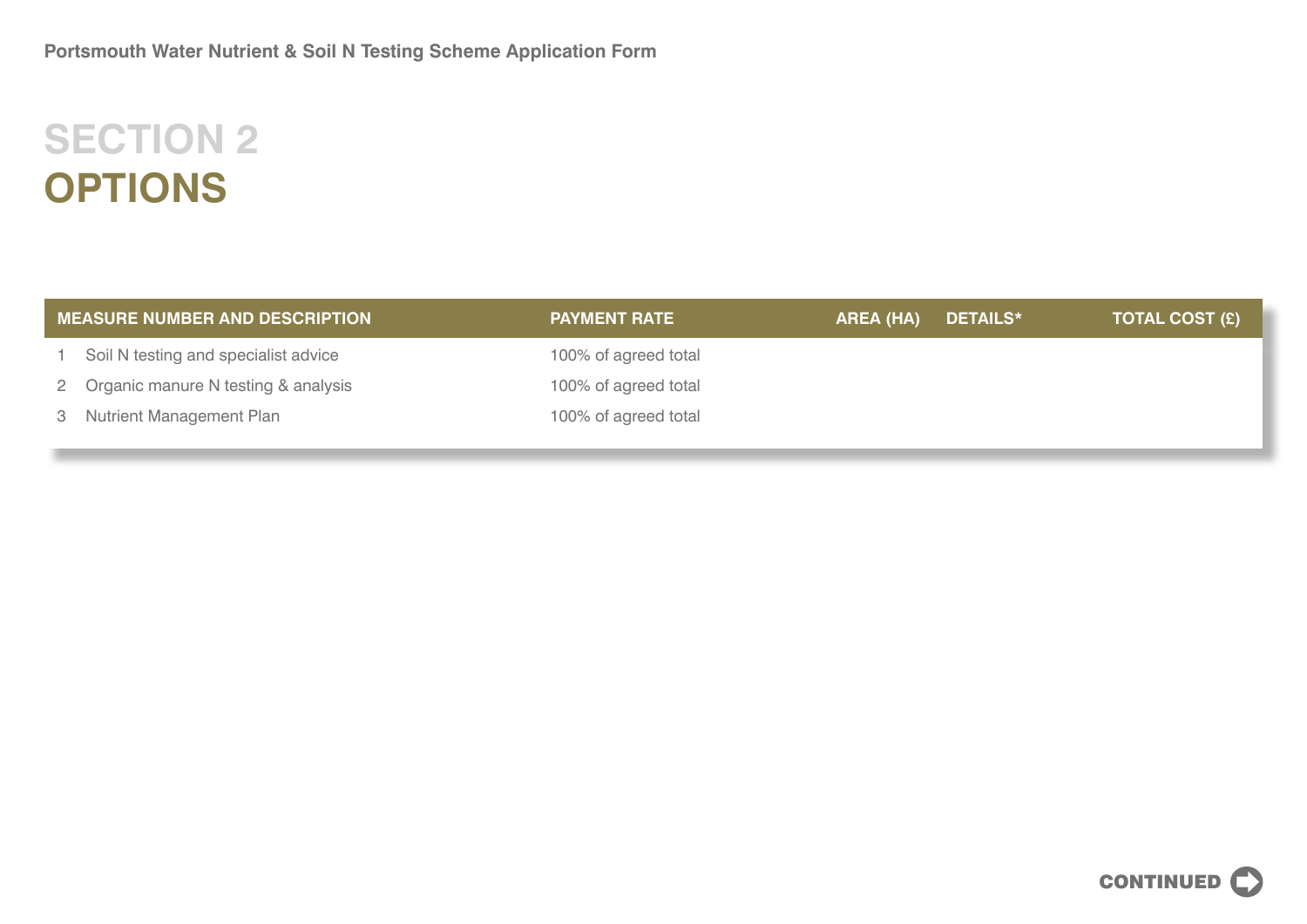## **SECTION 3 CROPPING DETAILS**

Please detail below your cropping rotation during the growing period (i.e. the previous and following cash crops).

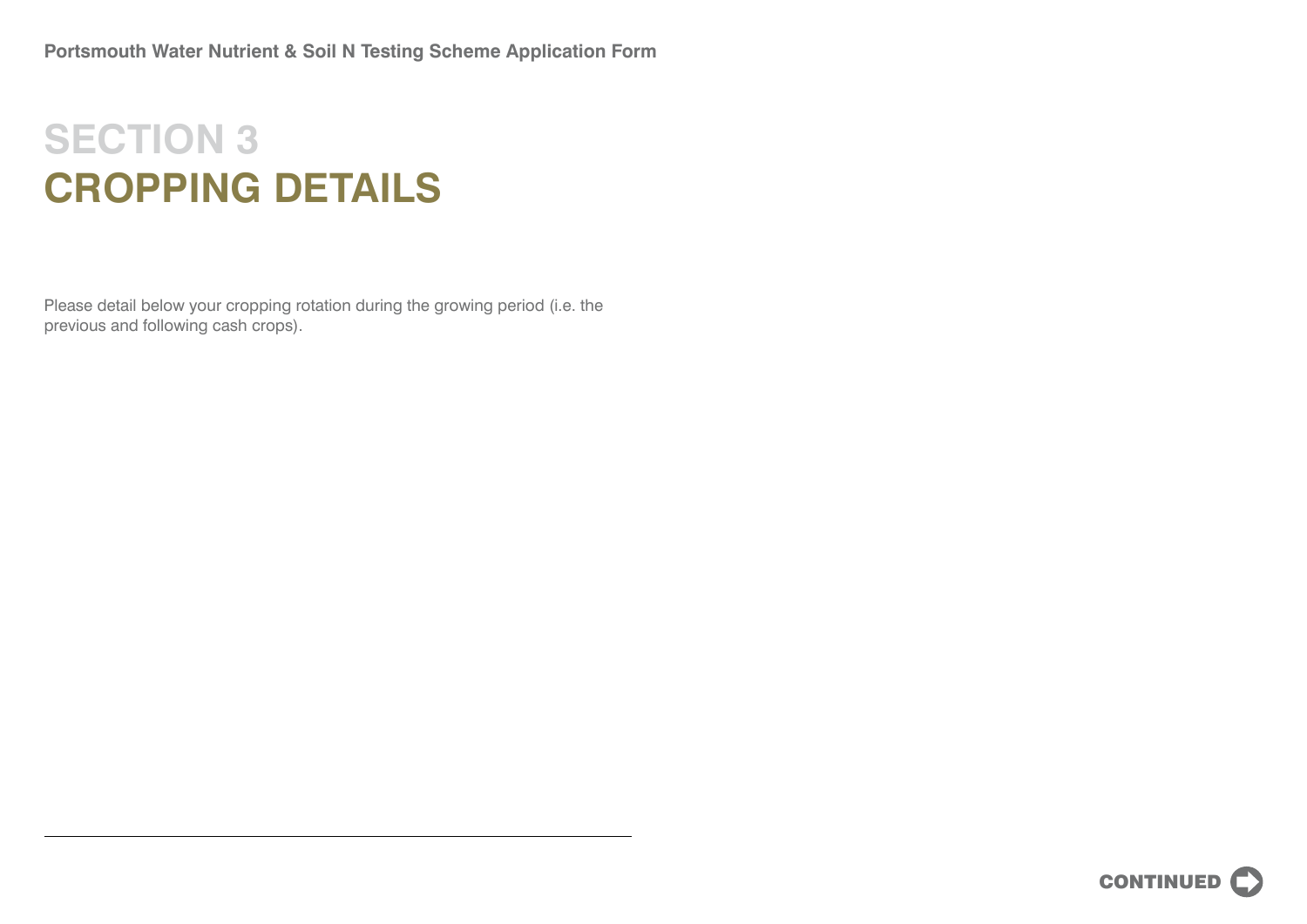## **SECTION 4 LOCATION OF OPTION(S)**

Please attach with this application form a map of the farm/land, which your application applies to, and mark the location where the measure/s is/are intended.

If this form is being emailed as a pdf, please attach your map/image to this email.